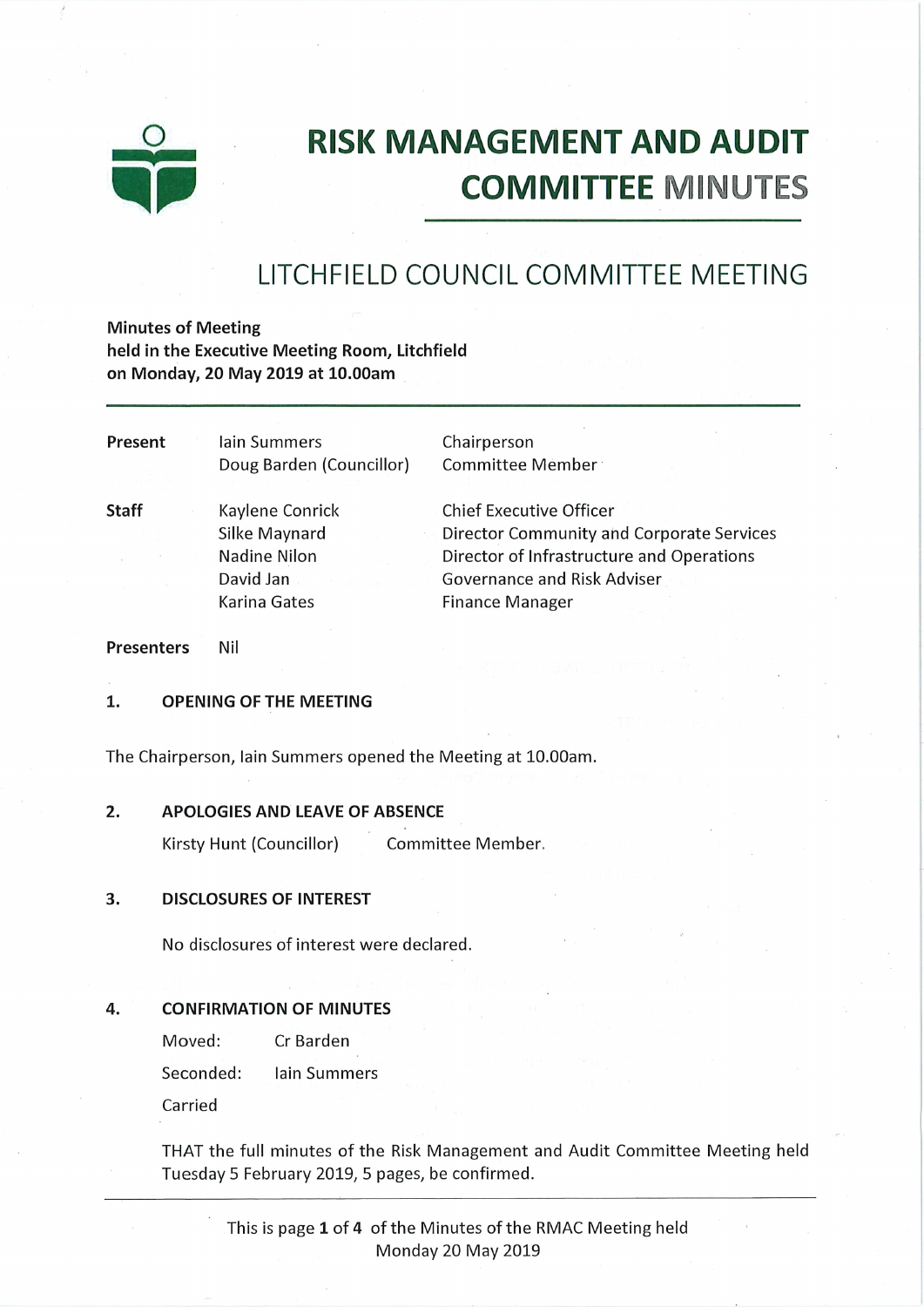#### 5. BUSINESS ARISING FROM THE MINUTES

RMAC is satisfied that all the actions regarding the works permit audit have been finalised.

Roads asset management plan will be presented at July Council meeting in order to link with the updated long term financial plan.

Moved: CrBarden Seconded: lain Summers

Carried

THAT

- 1. RMAC receives and notes the Action Sheet and accepts management responses to updates of actions.
- 2. Receives a report at the February 2020 RMAC meeting with the revised dates for the development of asset management plans scheduled for completion by June 2021 including example of an asset management plan.

### 6. PRESENTATIONS

Nil.

- 7. ACCEPTING OR DECLINING LATE ITEMS Nil.
- 8. OFFICERS REPORTS

#### 8.1 Procurement Improvement Committee

Moved: CrBarden

Seconded: lain Summers

Carried

#### THAT

- 1. RMAC notes the report on the Procurement Improvement Committee (PIC) and the progress made on the procurement roadmap, and requests managemen<sup>t</sup>'s consideration of the feedback provided by RMAC.
- 2. In particular, that the PIC terms of reference be amended to include reporting to RMAC on PIC's monitoring of procurement audit recommendations, by providing minutes of its meetings.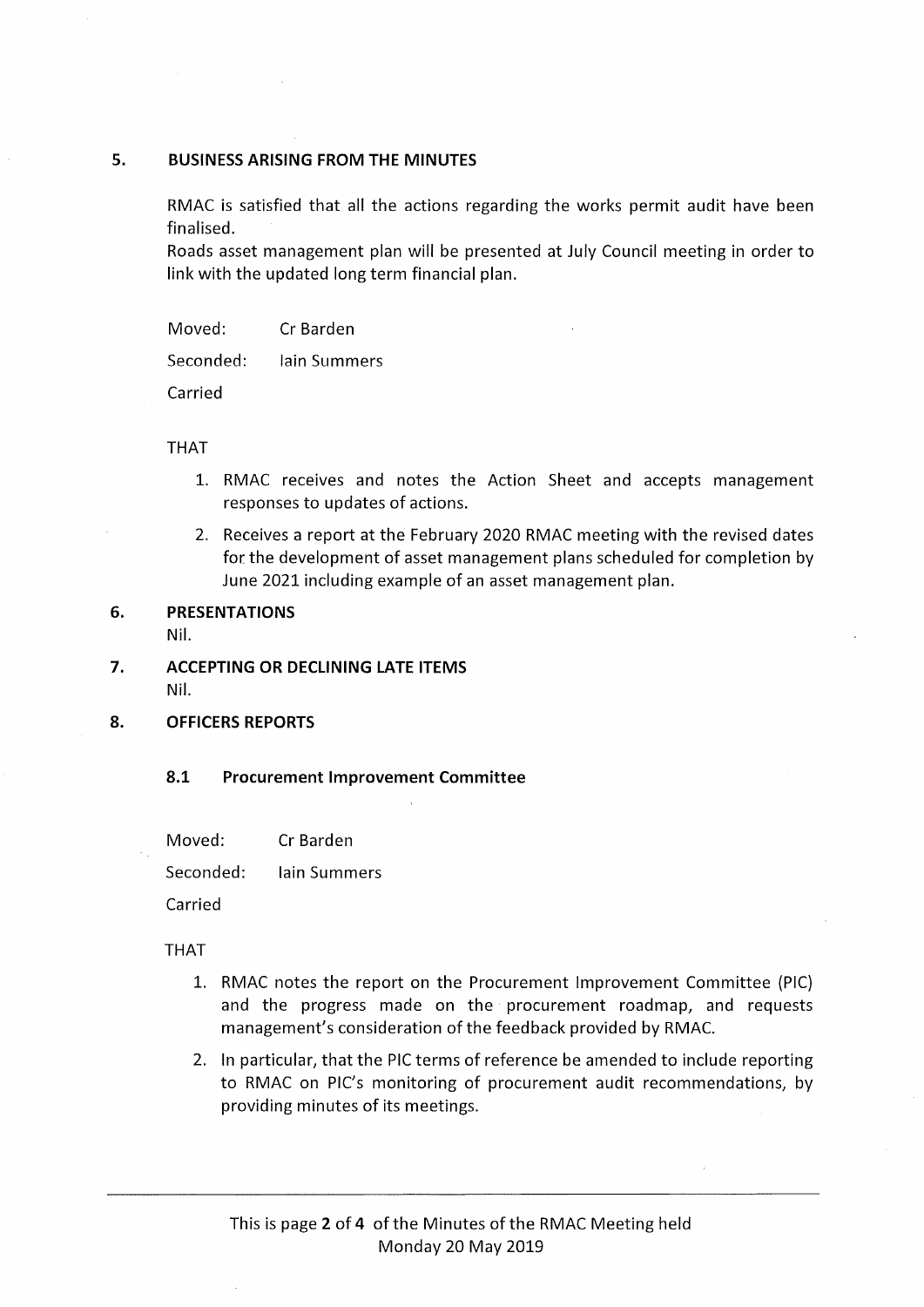#### 8.2 External Audit Plan

Moved: CrBarden Seconded: lain Summers Carried

THAT the RMAC notes the expected timeline for the external audit of Litchfield Council's 2018/2019 Financial Statements, and requests the Merit Partners audit plan to be presented to the next RMAC meeting.

#### 8.3 Internal Audit Plan

| Moved:    | Cr Barden    |
|-----------|--------------|
| Seconded: | Jain Summers |

Carried

THAT RMAC,

- 1. Notes the scope of the Contract Management Practices internal audit.
- 2. Requests that future internal audit scope of works are to include a list of relevant policies for which the audit should be assessing operational compliance and effectiveness.
- 3. Recommends that the internal audit budget is maintained at the current level and that the internal audit KPI in the 2019/20 Municipal plan is set at a minimum of two per year.
- 4. Requests an updated internal audit plan that is informed by the risk dashboard be presented to the RMAC meeting in July 2019.

#### 9. OTHER BUSINESS

Nil.

#### 10. CONFIDENTIAL ITEMS

| Moved: | Cr Barden |
|--------|-----------|
|--------|-----------|

Seconded: lain Summers

Carried

THAT pursuant to Section 65 (2) of the Local Government Act and Regulation 8 of the Local Government (Administration) regulations the meeting be closed to the public to consider the following Confidential Items: